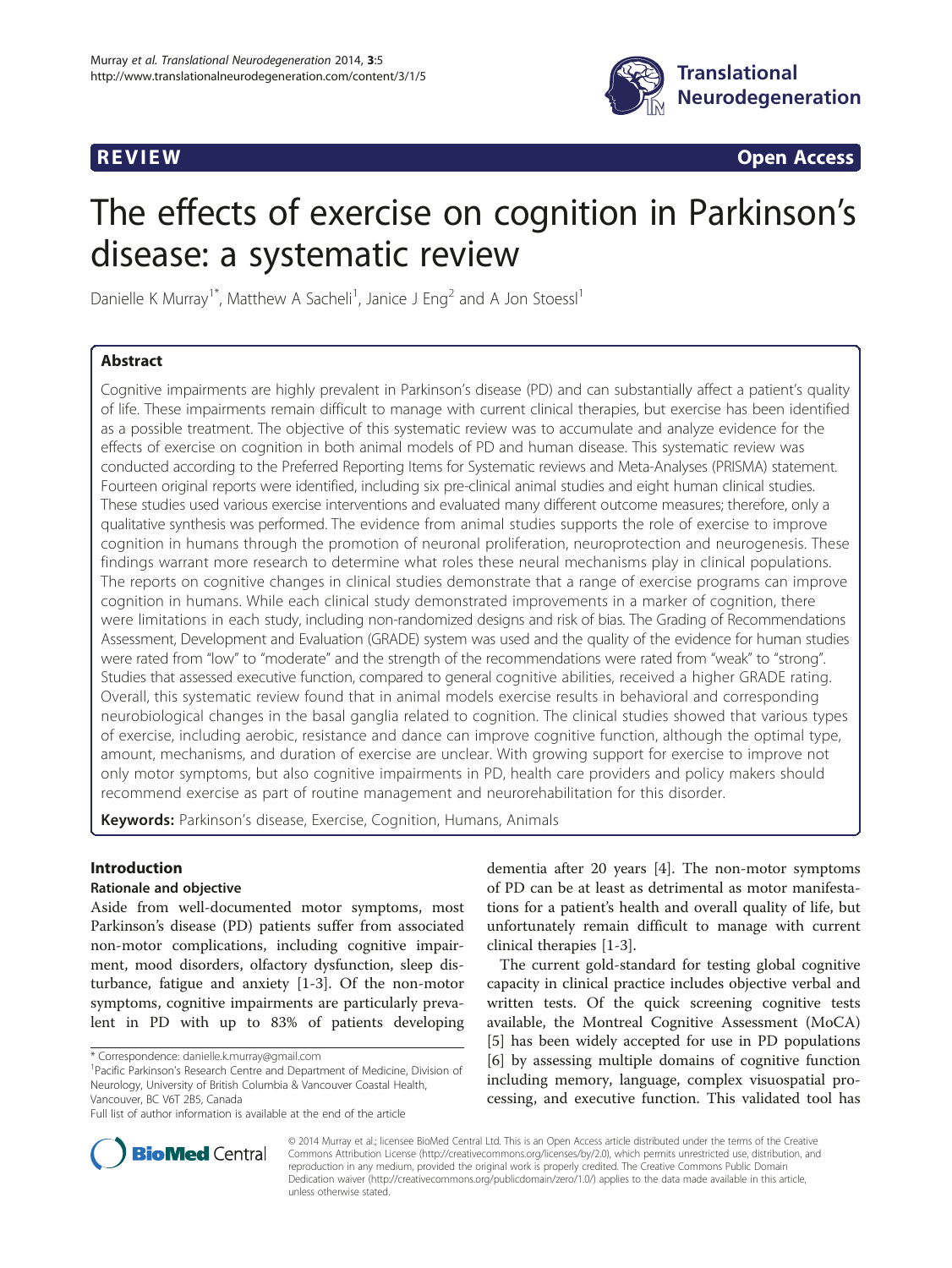been helpful to measure the impact of treatments on cognition. Animal models of PD provide a more readily controlled means to assess cellular dysfunction, neurochemical alterations and other neural mechanisms that may contribute to disease pathogenesis in humans.

Exercise is thought to improve overall wellbeing in older adults and benefit cognitive functions of those with neurodegenerative diseases [[7\]](#page-11-0). It has been suggested that exercise may improve the motor manifestations of PD and that restricted use in rats may potentiate neurodegeneration [\[8](#page-11-0)]. Specifically, evidence has shown that exercise is beneficial for bradykinesia, postural balance and quality of life in patients with PD [\[9-12](#page-11-0)]. The extent to which exercise specifically impacts cognition in PD, and how, is unclear. A non-systematic review from 2011 suggested that vigorous exercise may have a neuroprotective effect in PD [[13](#page-11-0)]. A more recent systematic review similarly showed that non-pharmacological interventions improve cognition in PD. However, this review included only those studies published before December 2011 and used limited search terms related to cognition, resulting in the review of only four clinical studies [\[14](#page-11-0)]. A subsequent analysis of the literature was needed to include recent clinical studies and to incorporate animal-based research that might help identify potential mechanisms in humans. Therefore, this systematic review was conducted to evaluate all original research reports that assessed exercise interventions in human PD or in animal models of PD, with a primary or secondary outcome to examine cognitive function. To provide the most comprehensive overview of the literature, non-randomized, pre-post and cohort trials were included in addition to randomized controlled trials. The combination of these findings should be used to further guide clinical practice and neurorehabilitation exercise programs toward treating cognitive deficits in PD.

# Methods

# Systematic review protocol

This systematic review was conducted according to the Preferred Reporting Items for Systematic reviews and Meta-Analyses (PRISMA) statement guidelines [\[15](#page-11-0)]. The PRISMA statement includes a 27-item checklist (Additional file [1](#page-11-0)) and standardized instructions for conducting a systematic review. The complete search methodology, information sources and results for this review are described within this report and Appendix [1](#page-10-0).

# Eligibility criteria for study characteristics

The participants included healthy human subjects, subjects with PD and animals with experimental PD. Studies were included if their primary intervention was exercise and their primary or secondary outcomes were to assess either behavioral or neurobiological markers of cognitive function. All articles were included where the authors

treated the outcome measure as a test of cognition. In some cases, the measure was a surrogate (e.g., biomarker associated with cognitive function), was a sub-score of cognition from a larger scale, or was influenced by motor capacity. An exercise intervention was defined as any purposeful increase in the subject's physical activity through a single bout of exercise or prolonged exercise over the course of a structured or unstructured program. Cohort and experimental study designs were included, whereas case series, case–control, cross-sectional and descriptive studies were excluded. Original research articles were included from 1966 through October 2013. Studies were considered if they were written in the English language and either published or "in press".

# Results

#### Study selection and synthesis

There were 14 records included in this analysis (Figure [1](#page-2-0)). Thirteen records were found through searching databases and one record [\[16](#page-11-0)] was found through searching the references of articles identified for inclusion in the analysis. The records comprised six pre-clinical animal studies (all on rodents) and eight clinical studies in humans. Of the six pre-clinical studies, all were randomized controlled studies. Two studies examined the effects of exercise on unspecified aspects of cognition [\[17,18](#page-11-0)], and four studies examined the effects of exercise specifically on learning and memory [\[16,19-](#page-11-0)[21\]](#page-12-0). Of the eight clinical studies, four studies examined the effects of exercise on unspecified aspects of cognition [[22-25\]](#page-12-0), and four studies examined the effects of exercise specifically on tasks of executive function [\[26](#page-12-0)-[29](#page-12-0)]. The clinical studies included five randomized controlled trials, one controlled trial and two pre-post trials. A quantitative comparison or meta-analysis could not be performed for either the pre-clinical or clinical studies because there were only a small number of reports identified, and when compiled together they had heterogeneous patient populations, exercise interventions and outcome measures.

#### Study characteristics and results for pre-clinical studies

All six pre-clinical studies were randomized controlled trials. Three different toxins were used to generate basal ganglia lesions and develop models of PD in rodents. Three studies used 1-methyl-4-phenyl-1,2,3,6-tetrahydropyridine (MPTP) in mice [\[16,17,](#page-11-0)[20](#page-12-0)], two studies used 6-hydroxydopamine (6-OHDA) in rats [[18](#page-11-0)[,30](#page-12-0)], and one study used reserpine in rats [[19\]](#page-11-0), resulting in reversible monoamine depletion. The timing of toxin administration varied relative to the onset of the exercise program. Four studies tested the effect of exercise that started following the lesion [\[16](#page-11-0)-[18](#page-11-0)[,30\]](#page-12-0). The interventions were five days per week for 30 days starting within a week after administration of either MPTP or 6-OHDA. One study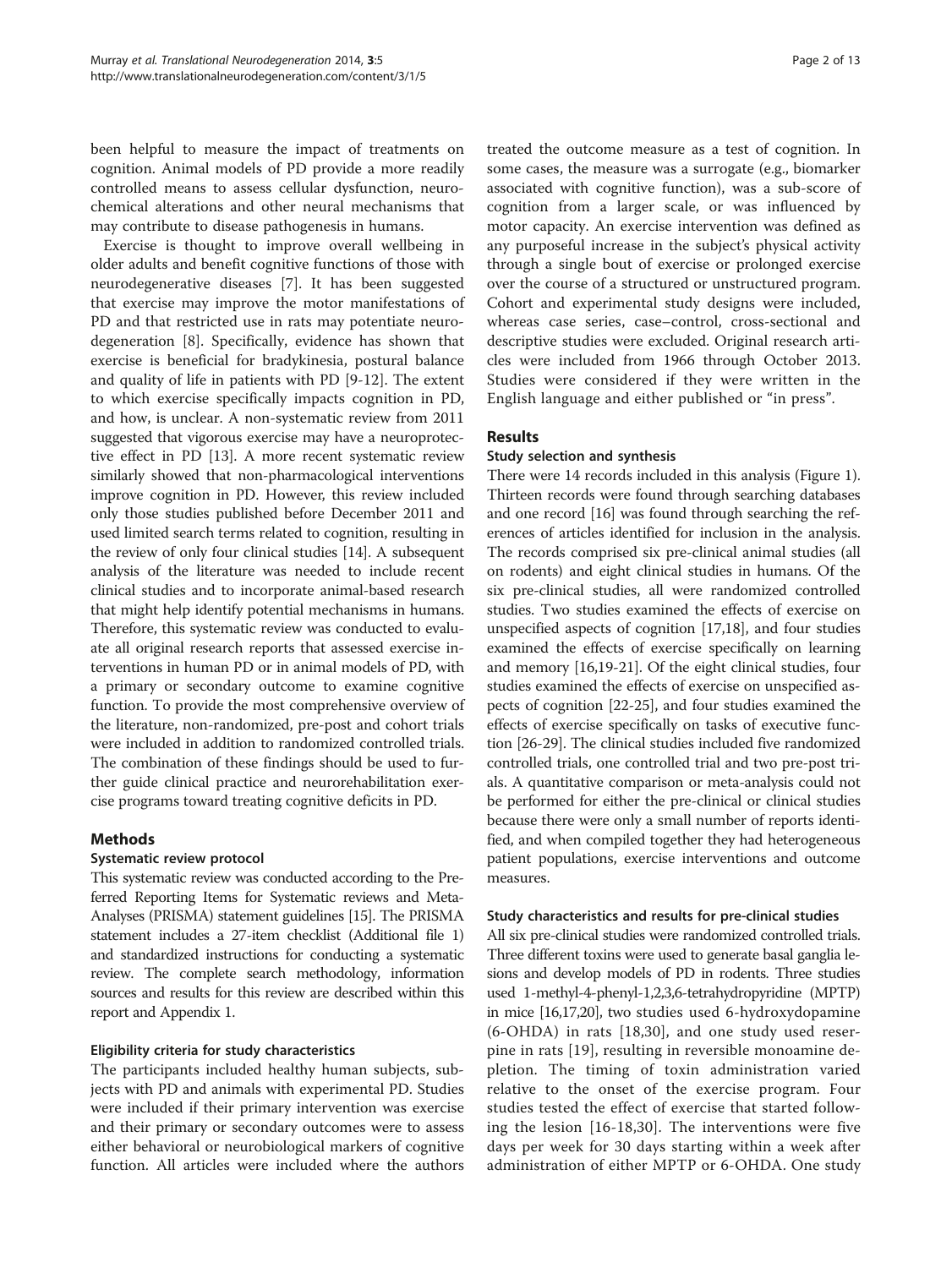<span id="page-2-0"></span>

tested the effects of exercise for one week before, five weeks during, and for 8–12 weeks following chronic MPTP administration [\[20\]](#page-12-0). The study that used reserpine tested exercise five days per week for 30 days prior to administration of the toxin in order to assess how exercise may prevent cognitive impairment in PD [[19](#page-11-0)].

Four studies looked at forced exercise on a treadmill compared to no exercise [\[16,18](#page-11-0)[,20,30\]](#page-12-0). Three studies showed potential neurobiological correlates of observed behavioral changes that the authors related to cognition, including findings from one study that rats forced to exercise had better behavioral recovery on tests of motor function (i.e., cylinder and amphetamine-induced rotational tests), and better preservation of tyrosine hydroxylase immunoreactivity in both striatum and substantia nigra [[18](#page-11-0)]. The authors also found that exercise increased the migration of BrdU and doublecortin-positive cells as well as increased brain-derived neurotrophic factor (BDNF) and glial cell line-derived neurotrophic factor (GDNF) in the striatum on the side of the lesion. In another study, exercise resulted in enhanced duration and velocity of running behavior, indicating that rats had learned to maintain a forward position on a treadmill

[[16\]](#page-11-0). Exercise in these MPTP- and saline-injected mice resulted in significant down-regulation of striatal dopamine transporter protein (DAT) as well as increased  $D_2$ (but not  $D_1$ ) receptor mRNA expression. Exercise attenuated the increase in striatal glutamate nerve terminal labeling following MPTP, but there was no change in glutamate immunolabeling in CA1 in the hippocampus. In both of these studies exercise improved behavioral markers that were interpreted by the authors as indicative of enhanced cognitive function. It should be noted that these measures rely heavily on motor capacity and are typically associated more with motor than with cognitive function. The third study that showed neurobiological changes associated with corresponding behavioral changes tested effects of aerobic swimming in mice. The rodents showed improved long-term memory on a test of object recognition following exercise and had attenuation of impairments from exposure to 6-OHDA, including decreased pro-inflammatory cytokines, improved markers of oxidative stress and increased DA transmission [\[30](#page-12-0)]. The last study that looked at forced exercise on a treadmill compared to no exercise conducted in a chronic model of PD found that endurance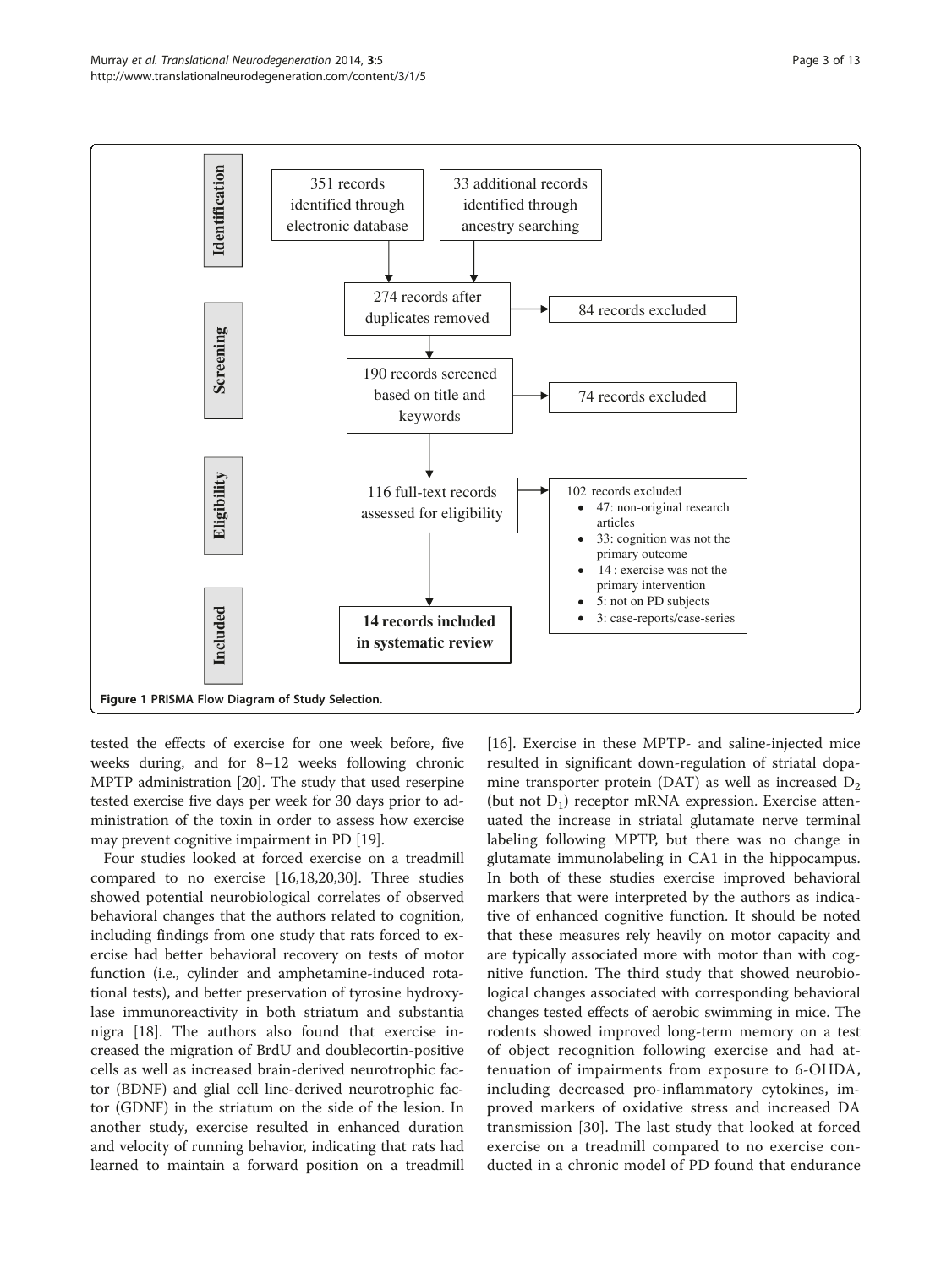exercise improved only motor function related to gait ambulation and balance, with no improvement in cognitive measures [[20\]](#page-12-0). This study was also the only one of these four where exercise did not improve a neurobiological outcome following toxin administration, including no raise in striatal DA and no reversed loss of tyrosine-hydroxylase fibers in the substantia nigra pars compacta.

Two studies (one with MPTP and one with reserpine) looked at the effects of voluntary exercise (wheel running), compared to forced exercise on a treadmill or no exercise [[17,19\]](#page-11-0). In one study, exercise was introduced prior to the administration of reserpine [\[19\]](#page-11-0), while in the other [[17](#page-11-0)], exercise was not initiated until after the MPTP lesion. Both studies found that either form of exercise improved behavior underlying cognitive capacity in a PD-like model. Interestingly, only forced exercise, following the lesion, improved a test of motor learning (transfer of treadmill performance to Rotarod). The authors suggested this finding reflects learning as the animals had presumably transferred skill from the treadmill to the Rotarod task [\[17](#page-11-0)]. The rodents forced to exercise on the treadmill showed a greater improvement on the Rotarod test, even though rodents on the wheel willingly spent more time exercising than those forced to run on the treadmill. Both voluntary and forced exercise had anxiolytic effects as assessed using the elevated plus maze, which the authors linked to cognition and memory, but neither type of exercise had any effect on depressive behavior as assessed by sucrose preference and tail suspension. These improvements were not associated with changes in the striatal DA or amygdalar serotonin (5HT) levels following the exercise intervention, as compared to saline-treated sedentary controls [\[17](#page-11-0)]. However, both MPTP- and saline-treated mice had a similar relative increase in striatal DA following forced or voluntary exercise compared to saline-treated sedentary controls. Forced exercise also increased 5HT in the nucleus accumbens in the MPTP-treated mice compared to saline controls. In the second study, when either forced or voluntary exercise was introduced prior to reserpine administration, both exercise paradigms resulted in improved motor learning on the Rotarod and openfield tasks (tests of exploratory activity), as well as improved social memory [[19](#page-11-0)]. Social memory improved with a low dose or reserpine which, unlike the high dose of the toxin, did not affect the animals' motor function. Biomarkers were not assessed in this study.

Further details of study characteristics and results for pre-clinical studies are summarized in Tables [1](#page-4-0) and [2](#page-5-0).

#### Major sources of risk of bias for pre-clinical studies

One of the six pre-clinical animal studies was at risk of selection bias because the investigators did not include a

saline-only control group or an exercise and probenecid group, although it was still a randomized controlled trial [[20\]](#page-12-0). Three other pre-clinical studies were at risk of information biases; in one case the cognitive assessment relied on motor capacity [[16](#page-11-0)], in another case the behavioral testing began soon after administration of the toxin, which may have interrupted the lesion process (not measured) and made the model less comparable to PD in human subjects [\[19](#page-11-0)] and in the third case the exercise was started soon after the toxin was administered, which may also have interrupted the lesion process [\[16](#page-11-0)]. Two studies had performance biases, specifically that each animal was only evaluated on one test [[17](#page-11-0)] and that exercised mice were trained for swimming for two weeks before toxin administration and handled each session, whereas the sedentary animals were not trained or handled [\[30\]](#page-12-0). Additionally, the social interaction (i.e., housing environment) the animals experienced was different in each of the six studies, making it difficult to compare results across studies. The number of rodents housed in a cage ranged from one to ten, and one study did not specify the housing environment. Paired housing compared to single housing in rodents has been shown to mediate the effects of MPTP on nigrostriatal degeneration and motor behavior [\[31\]](#page-12-0) and may have a substantial effect on behavioral and histological outcomes. The risk of bias for each pre-clinical study is summarized in Table [2.](#page-5-0)

#### Study characteristics and results for clinical studies

All eight studies showed that exercise improved a marker of cognition (Table [3](#page-6-0)). Based on the GRADE ranking system, the quality of the evidence and strength of recommendations for the four studies on executive function were greater ("moderate" and "strong") than for studies testing unspecified aspects of cognitive function ("low" and "weak").

The sample size for the eight clinical studies varied from six to 60 subjects, with a mean of 15 subjects per group. The PD participants had a mean age between 60 to 70 years and had mild to moderate PD according to the Hoehn and Yahr scale [\[34\]](#page-12-0), and were compared to age-matched healthy control subjects. All of these studies examined subjects while they were taking their regularly prescribed medication. These studies did not report when subjects took their regular medication and which medications they continued to take during the study.

Each of the four studies that tested the effect of exercise on unspecified aspects of cognition found benefits on general markers of overall function which the authors related to cognition, including the cognition component of PDQ-39, MoCA, memory, reaction time and peg insertion time (requiring visual and spatial cognition, sorting and planning) [[22-25](#page-12-0)]. The evidence from two of the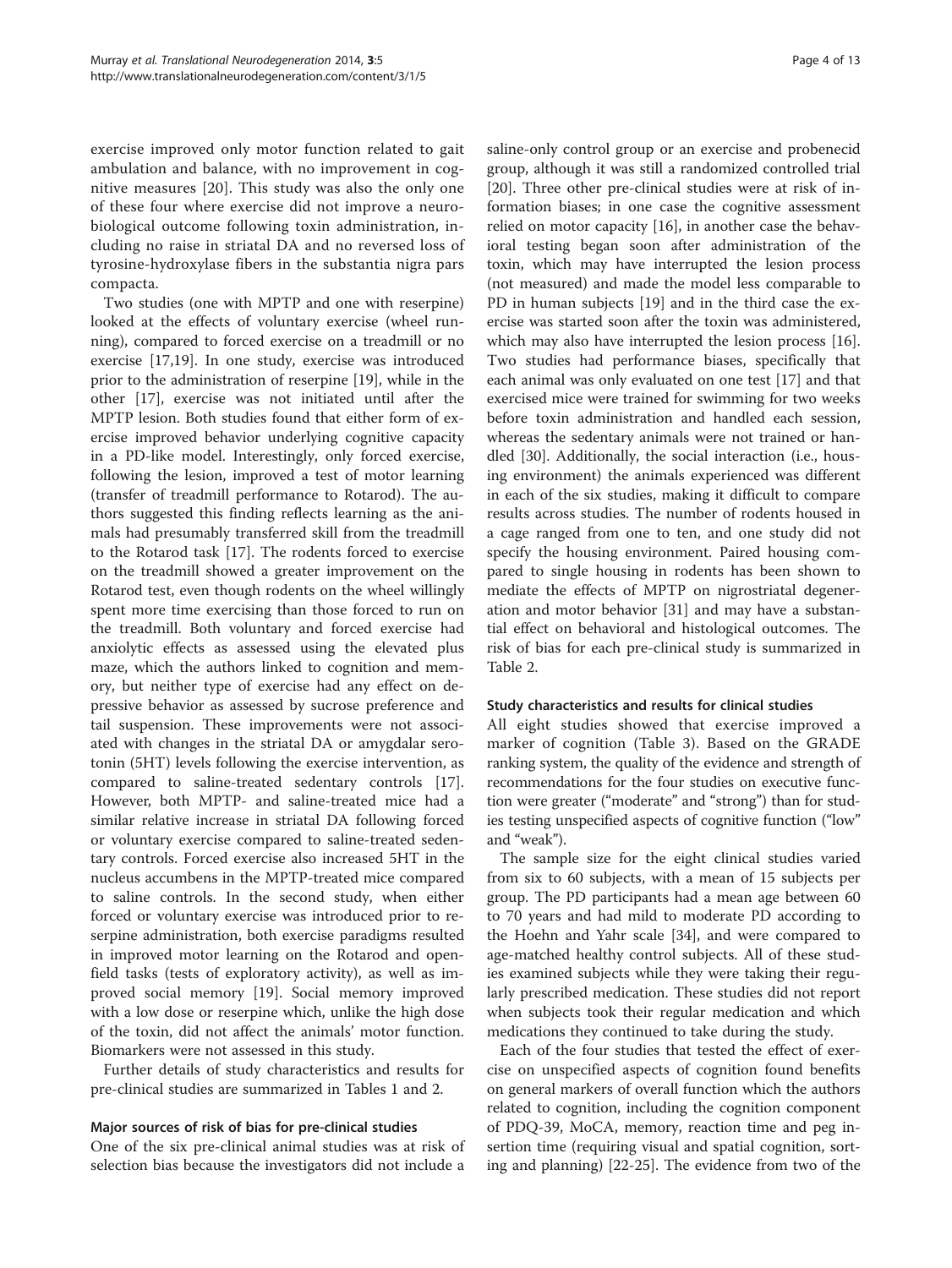| <b>Authors</b>                  | Study title                                                                                                                                              | <b>Subjects</b>                                                                                                                | Intervention                                                                          |  |
|---------------------------------|----------------------------------------------------------------------------------------------------------------------------------------------------------|--------------------------------------------------------------------------------------------------------------------------------|---------------------------------------------------------------------------------------|--|
| Goes et al., 2013 [21]          | Neuroprotective effects of swimming<br>training in a mouse model of Parkinson's<br>disease induced by 6-hydroxydopamine                                  | $\cdot$ 2 groups (n = 20 each): 6-OHDA, saline                                                                                 | · 20-60 min/day, 5 days/week<br>for 4 weeks                                           |  |
|                                 |                                                                                                                                                          | $\cdot$ 2 treatment cohorts (n = 10 each):                                                                                     |                                                                                       |  |
|                                 |                                                                                                                                                          | swimming training, no exercise                                                                                                 | • Starting 4 days after toxin<br>administration                                       |  |
| Gorton et al., 2010 [17]        | Exercise effects on motor and<br>affective behavior and catecholamine<br>neurochemistry in the MPTP-lesioned<br>mouse                                    | $\cdot$ 2 groups (n = 24 each): MPTP, saline                                                                                   | • Up to 1 hr/day, 5 days/week                                                         |  |
|                                 |                                                                                                                                                          | $\cdot$ 3 treatment cohorts (n = 8/group):                                                                                     | for 4 weeks                                                                           |  |
|                                 |                                                                                                                                                          | forced exercise, voluntary exercise,<br>no exercise                                                                            | • Starting 5 days after toxin<br>administration                                       |  |
| Tajiri et al., 2010 [18]        | Exercise exerts neuroprotective effects<br>on Parkinson's disease model of rats                                                                          | • 1 group ( $n = 60$ ): 6-OHDA                                                                                                 | • 30 min/day, 5 days/week for                                                         |  |
|                                 |                                                                                                                                                          | $\cdot$ 2 treatment cohorts (n = 30 each):<br>forced exercise, no exercise                                                     | 4 weeks                                                                               |  |
|                                 |                                                                                                                                                          |                                                                                                                                | • Starting 1 day after toxin<br>administration                                        |  |
| Aguiar et al., 2009 [19]        | Physical exercise improves motor and<br>short-term social memory deficits in<br>reserpinized rats                                                        | • 4 groups ( $n = 24$ each): high/low                                                                                          | · 20-25 min/day, 5 days/week                                                          |  |
|                                 |                                                                                                                                                          | dose reserpine or high/low dose<br>saline                                                                                      | for 4 weeks                                                                           |  |
|                                 |                                                                                                                                                          | • 3 treatment cohorts <sup><math>\pm</math></sup> (n = 8/group):                                                               | • Starting 4 weeks before toxin<br>administration                                     |  |
|                                 |                                                                                                                                                          | forced exercise, voluntary exercise,<br>no exercise                                                                            |                                                                                       |  |
| Pothakos et al., 2009<br>$[20]$ | Restorative effect of endurance exercise<br>on behavioral deficits in the chronic<br>mouse model of Parkinson's disease<br>with severe neurodegeneration | $\cdot$ 2 groups (n = 29 each): probenecid/MPTP                                                                                | • 40 min/day, 5 days/week for                                                         |  |
|                                 |                                                                                                                                                          | (model of chronic PD), probenecid only                                                                                         | 8-12 weeks                                                                            |  |
|                                 |                                                                                                                                                          | $\cdot$ 2 treatment cohorts (n = 5-10/group):<br>forced endurance exercise, no<br>exercise - for probenicid/MPTP group<br>only | • Starting 1 week before, 5 weeks<br>during, 8-12 weeks after toxin<br>administration |  |
| Fisher et al., 2004 [16]        | Exercise-induced behavioral recovery and<br>neuroplasticity in the 1-methyl-4-phenyl-1,<br>2,3,6-tetrahydropyridine- lesioned mouse<br>basal ganglia     | $\cdot$ 2 groups (n = 60 each): MPTP, saline                                                                                   | • Up to 2x 30 min/day, 5 days/week<br>for 4 weeks                                     |  |
|                                 |                                                                                                                                                          | • 2 treatment cohorts ( $n = 20$ /group):                                                                                      |                                                                                       |  |
|                                 |                                                                                                                                                          | forced exercise, no exercise*                                                                                                  | • Starting 4 days after toxin<br>administration                                       |  |

<span id="page-4-0"></span>Table 1 Study characteristics of pre-clinical studies on rodent models of Parkinson's disease

± Only rats able to maintain a forward position on the treadmill were assigned to the treadmill exercise group.

\*Only rats able to maintain a forward position on the treadmill were randomized to either exercise or no exercise cohort.

studies is limited as they were pilot trials designed to test feasibility [[22,23\]](#page-12-0). Additionally, the measures of cognition these studies used, the cognition component of PDQ-39, reaction time and peg insertion, are not clear measures of cognitive function. However, the two other studies clearly demonstrated that exercise had an effect on cognitive capacity [\[24,25](#page-12-0)]. Of these two trials, both tested the Wii  $Fit^{T\dot{M}}$  program. They showed that after training, PD subjects can retain and transfer learning, depending on the cognitive demands of the game, [[25](#page-12-0)] but Wii Fit $^{TM}$  may not provide additional advantage in comparison to balance exercises without cognitive stimulation or feedback [[24](#page-12-0)].

Across studies, exercise interventions varied significantly in terms of the intensity, mode and duration of the program. One study involved an individualized walking program (PoleStriding) using Nordic poles three times per week for eight weeks [[22](#page-12-0)]. Another study assessed outcomes before and after a single bout of high-intensity cycling [[23](#page-12-0)]. The two studies that used the Wii  $Fit^{TM}$  program for their exercise intervention included two sessions per week for seven weeks and

follow-up after 60 days [\[24,25](#page-12-0)]. One of the two studies using Wii Fit<sup>TM</sup> compared PD subjects to healthy controls [\[25\]](#page-12-0) and the other study looked at differences between PD subjects participating in the combined Wii  $Fit^{TM}$  program with balance-based and cognitive training compared to multimodal global exercises [\[24](#page-12-0)].

Each of the four studies that specifically tested executive function showed that exercise improved performance on some measure of executive function, such as tests of abstraction, mental flexibility, spatial working memory, verbal fluency, mental imagery, and cognitive processing speed [[26-29](#page-12-0)]. The tools used to test executive function include the Wisconsin Card Sorting Task, Trail-Making Test A and B, Cambridge Neuropsychological Test Automated Battery, and tests of verbal and semantic fluency. Two studies assessed mood as a potential confounding factor affecting executive function; one study found that exercise improved executive function independent of improvements in mood, attention, disease-specific quality of life or reduced anxiety [\[27](#page-12-0)]. Another study found that exercise possibly improved mood, but did not affect quality of life [[26\]](#page-12-0). This lack of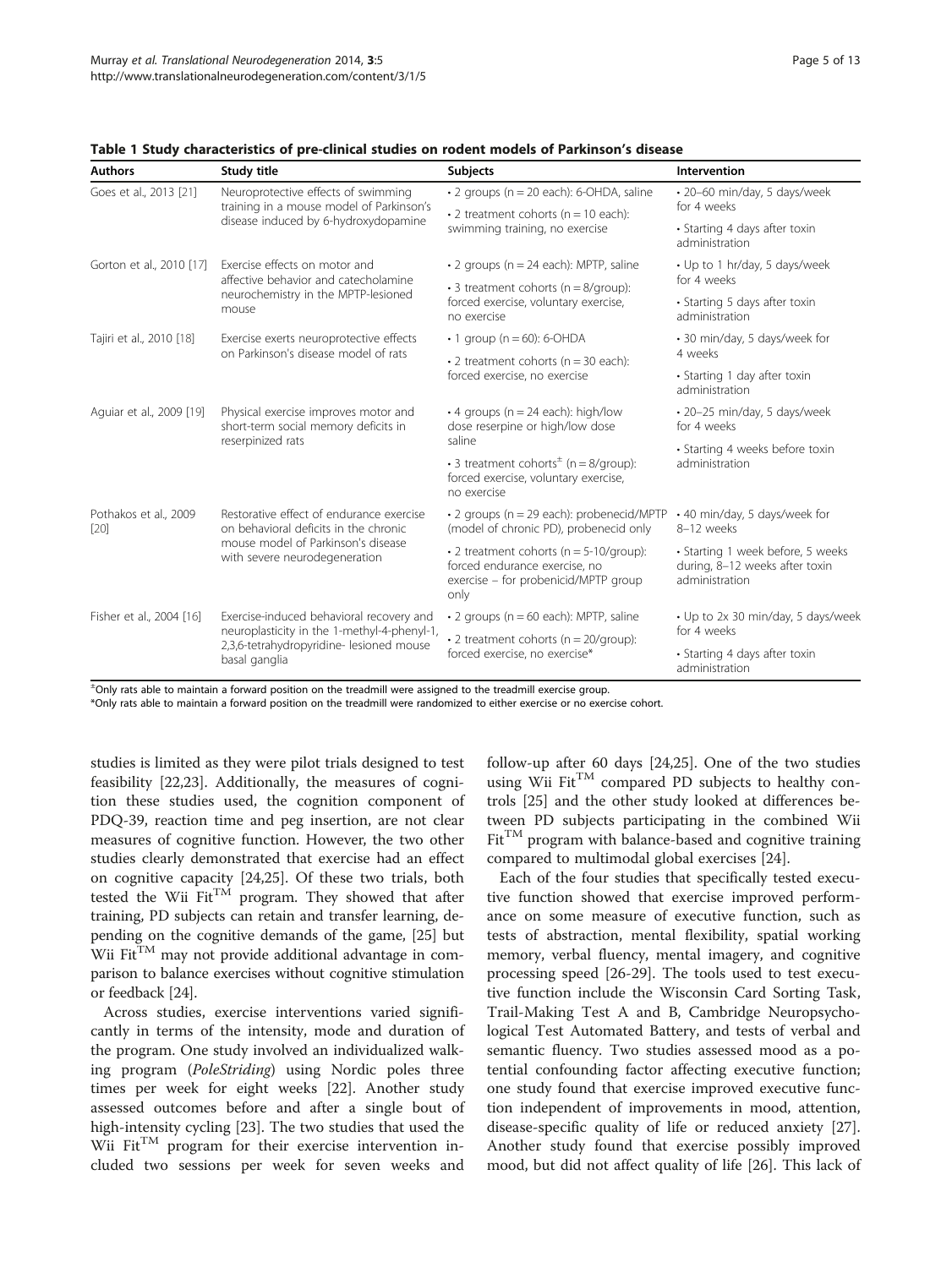| Study                      | <b>Behavioral outcomes</b>                                                                                                                                                          | Neurobiological outcomes                                                                                                     | Major sources of risk of bias                                                                                                                                                |  |
|----------------------------|-------------------------------------------------------------------------------------------------------------------------------------------------------------------------------------|------------------------------------------------------------------------------------------------------------------------------|------------------------------------------------------------------------------------------------------------------------------------------------------------------------------|--|
| Goes et al., 2013 [21]     | Forced exercise following onset of<br>experimental PD:                                                                                                                              | Changes in the striatum from forced exercise<br>following onset of experimental PD:                                          | Performance bias: sedentary control<br>animals were not exposed to the<br>swimming training program, the<br>warm water or handled to be dried<br>off following each session. |  |
|                            | • Decreased marker of depression<br>(tail suspension)                                                                                                                               | • Decreased interleukin 1-beta levels<br>(proinflammatory cytokines)                                                         |                                                                                                                                                                              |  |
|                            | · Improved motor coordination<br>(decreased falls on Rotarod test)                                                                                                                  | • Attenuated inhibition of glutathione<br>peroxidase activity, decreased glutathione                                         |                                                                                                                                                                              |  |
|                            | · Improved long-term memory,<br>but not short-term memory in<br>object recognition test                                                                                             | reductase and glutathione S-transferase<br>activity (all markers of oxidative stress)                                        |                                                                                                                                                                              |  |
|                            |                                                                                                                                                                                     | · Increased dopamine, homovanillic acid,<br>and 3,4-dihydroxyphenylacetic acid levels                                        |                                                                                                                                                                              |  |
| Gorton et al., 2010 [17]   | Forced and voluntary exercise<br>following onset of experimental PD:                                                                                                                | Forced and voluntary exercise following<br>onset of experimental PD:                                                         | Performance bias: each animal was<br>only evaluated on one test.                                                                                                             |  |
|                            | · Improved motor learning (Rotarod)                                                                                                                                                 | • Had no effect on levels of DA in the                                                                                       |                                                                                                                                                                              |  |
|                            | • Reduced anxiety in elevated<br>plus maze (passive avoidance<br>task, authors linked to<br>cognition/memory)                                                                       | striatum and serotonin in the amygdala<br>compared to saline controls                                                        |                                                                                                                                                                              |  |
|                            |                                                                                                                                                                                     | • Forced and voluntary exercise increased<br>DA in the striatum to similar levels<br>following MPTP or saline administration |                                                                                                                                                                              |  |
|                            | • Had no effect on markers of                                                                                                                                                       | • Forced exercise increased 5HT in the                                                                                       |                                                                                                                                                                              |  |
|                            | depression, sucrose preference<br>and tail suspension (MPTP lesion<br>also had no effect)                                                                                           | nucleus accumbens in MPTP-treated<br>mice compared to saline controls                                                        |                                                                                                                                                                              |  |
| Tajiri et al., 2010 [18]   | Exercise following onset of experimental<br>PD:                                                                                                                                     | Exercise following onset of experimental<br>PD:                                                                              | Information bias: exercise was started<br>soon (24 hrs) after toxin administration,                                                                                          |  |
|                            | · Improved cylinder test, amphetamine-<br>induced rotational test (authors linked<br>to cognitive-related behavior)                                                                 | · Preserved nigrostriatal dopamine neurons<br>(increased tyrosine hydroxylase-positive<br>fibers)                            | so the lesion may not represent a<br>complete PD-like model.                                                                                                                 |  |
|                            |                                                                                                                                                                                     | · Increased migration of new-born neural<br>stem/progenitor cells toward striatum                                            |                                                                                                                                                                              |  |
|                            |                                                                                                                                                                                     | • Up-regulated neurotrophic factors, BDNF<br>and GDNF, in the striatum                                                       |                                                                                                                                                                              |  |
| Aguiar et al., 2009 [19]   | Forced and voluntary exercise before<br>onset of experimental PD:                                                                                                                   | Neurobiological outcomes not assessed                                                                                        | Information bias: behavioral testing<br>was soon (24 hrs) after the reserpine                                                                                                |  |
|                            | · Improved motor deficits following a<br>high dose of reserpine                                                                                                                     |                                                                                                                              | administration, so the lesion may not<br>represent a complete PD-like model.                                                                                                 |  |
|                            | · Improved short-term social memory<br>(tested through olfactory discrimination),<br>with no deficit on motor or olfactory<br>function from the low dose of reserpine               |                                                                                                                              |                                                                                                                                                                              |  |
| Pothakos et al., 2009 [20] | Endurance exercise before and following<br>onset of experimental chronic PD:                                                                                                        | Endurance exercise before and after onset<br>of experimental chronic PD:                                                     | Selection biases: there was not a group<br>that received exercise and probenecid.                                                                                            |  |
|                            | · Reversed balance and gait performance,                                                                                                                                            | • Did not raise striatal DA ( $n = 6$ )                                                                                      | There was also not a control group<br>with only a saline injection. The effects                                                                                              |  |
|                            | restored regular movement                                                                                                                                                           | • Did not reverse loss of tyrosine-hydroxylase                                                                               | of the control solution, probenecid, on                                                                                                                                      |  |
|                            | • Had no effect on learning (cued Morris<br>water maze), amphetamine-stimulated<br>locomotion or motor coordination                                                                 | fibers in substantia nigra (pars compacta)                                                                                   | cognition are not known.                                                                                                                                                     |  |
| Fisher et al., 2004 [16]   | Exercise following onset of experimental PD:                                                                                                                                        | Exercise following onset of experimental PD:                                                                                 | Information bias: the learning paradigm                                                                                                                                      |  |
|                            | • Improved velocity and endurance on                                                                                                                                                | · Had no effect on tyrosine hydroxylase                                                                                      | for behavioral results (learning to stay<br>on the treadmill) relied substantially on                                                                                        |  |
|                            | treadmill<br>· Sensory feedback not needed over time<br>for behavioral response (i.e., maintaining<br>a forward position on treadmill), authors<br>suggested indicative of learning | • Up-regulated dopamine $D_2$ receptor mRNA<br>expression                                                                    | motor capacity.                                                                                                                                                              |  |
|                            |                                                                                                                                                                                     | · Down-regulated striatal DAT                                                                                                |                                                                                                                                                                              |  |
|                            |                                                                                                                                                                                     | • Reversed increased nerve terminal<br>glutamate in striatum (as a result of MPTP)                                           |                                                                                                                                                                              |  |

# <span id="page-5-0"></span>Table 2 Outcomes and risk of bias for pre-clinical studies on rodent models of Parkinson's disease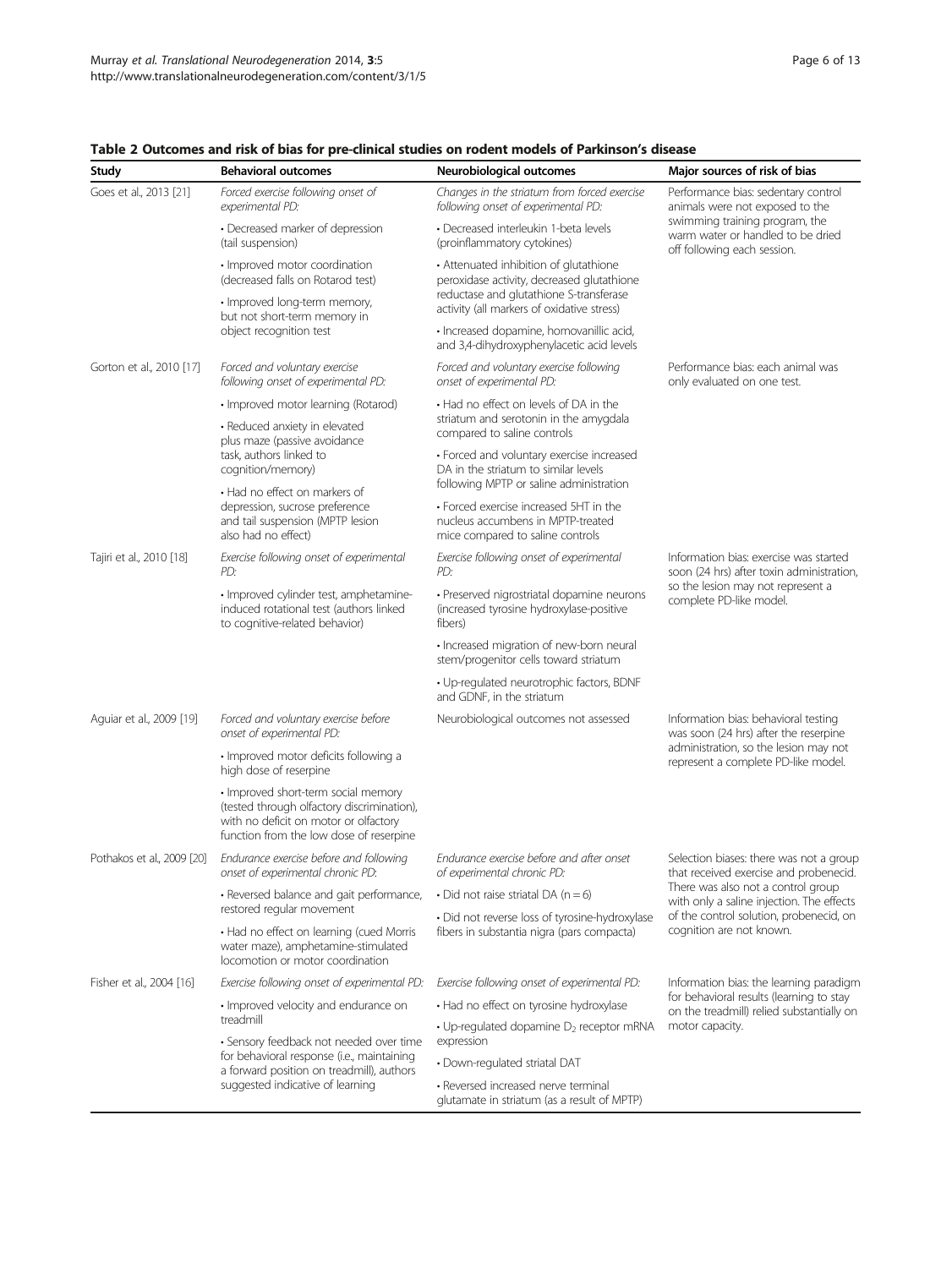| נשטונו שעמות פו עון כוויס ליומכווכל מוומ טנוכווקנוו טו וככסווווווכווממנוטווט וטו וומווומוו כוווווכמו נוומוט |                                                         |                                  |                                         |
|-------------------------------------------------------------------------------------------------------------|---------------------------------------------------------|----------------------------------|-----------------------------------------|
| Study                                                                                                       | Can exercise improve a marker of<br>cognitive function? | Quality of evidence <sup>2</sup> | Strength of recommendation <sup>3</sup> |
| Studies that specifically measured executive function ( $n = 4$ )                                           |                                                         |                                  |                                         |
| McKee et al. 2013 [29]                                                                                      | Yes                                                     | Moderate                         | Strong                                  |
| Cruise et al. 2011 [26]                                                                                     | Yes                                                     | Moderate                         | Strong                                  |
| Ridgel et al. 2011 [28]                                                                                     | Yes                                                     | Moderate                         | Strong                                  |
| Tanaka et al. 2009 [27]                                                                                     | Yes                                                     | Moderate                         | Strong                                  |
| Studies that measured unspecified aspects of cognition ( $n = 4$ )                                          |                                                         |                                  |                                         |
| Dos Santos Mendes et al. 2012 [25]                                                                          | Yes                                                     | Low                              | Weak                                    |
| Pompeu et al. 2012 [24]                                                                                     | Yes                                                     | Low                              | Weak                                    |
| Müller et al. 2010 [23]                                                                                     | Yes                                                     | Low                              | Weak                                    |
| Baatile et al. 2000 [22]                                                                                    | Yes                                                     | Low                              | Weak                                    |

<span id="page-6-0"></span>Table 3 Quality of the evidence and strength of recommendations for human clinical trials<sup>1</sup>

<sup>1</sup>Quality of evidence and strength of recommendations based on the Grades of Recommendations, Assessment, Development, and Evaluation (GRADE) ranking system [\[32](#page-12-0),[33\]](#page-12-0). <sup>2</sup>

 $2$ The GRADE system offers four levels of evidence: high, moderate, low and very low.

<sup>3</sup>The GRADE system offers three levels for the strength of a recommendation: strong, weak, or no recommendation.

impact on quality of life is interesting given that this study did not control for the benefits of social interaction received by the exercise group in comparison to the control group, who were instructed to continue with their normal routine. Both low-intensity passive aerobic cycling [[28](#page-12-0)] as well as moderate-intensity aerobic and anabolic exercise [\[26,27](#page-12-0)] were found to improve executive function in PD. The fourth study differed from the other exercise interventions because it assessed 20 sessions of tango classes compared to education over 12 weeks. The subjects were assessed for cognitive function 10–12 weeks following the intervention. Subjects in the tango arm improved on the Brooks Spatial Task, a test of spatial cognition (i.e., mental imagery) [\[29](#page-12-0)]. The authors interpreted this as an improvement in executive function.

There was substantial variety in the intensity, mode and duration of the exercise interventions in these four studies. One study included an exercise intervention involving low-intensity passive cycling once per week for four weeks. Another study included moderate-to-high intensity anabolic and aerobic exercise 60 minutes per session twice per week for 12 weeks. The intensity and the work load of the sessions were increased over time. Each session involved a short low-intensity aerobic warm-up, six resistance exercises for both upper and lower body muscle groups, and then 25–30 minutes of aerobic exercise on a stationary bicycle, rowing machine or treadmill. A third study included moderate-intensity multimodal exercise training involving aerobic exercise with the addition of resistance, coordination and balance training 60 minutes per session, three times per week for 24 weeks. The 24-week intervention was divided into six phases and the load was increased after each phase. A

session included five components: warm-up, stretching before exercise, exercise, cool-down, and stretching after exercise. The fourth study on tango implemented a standardized structured tango program for 90-minute sessions twice per week for 12 weeks.

Further details of study characteristics and results for clinical studies are summarized in Tables [4](#page-7-0) and [5](#page-8-0).

#### Major sources of risk of bias for clinical studies

Most of the studies had a selection bias from not adequately standardizing control subjects. More specifically, the subjects' physical fitness levels and their concomitant medications before and during the study period were not documented and may have impacted their ability to exercise and the ability to compare their potential benefits on cognition. Additionally, information bias resulted from variability with the timing and intensity of the exercise intervention between subjects. Individuals may have received different amounts and types of exercise which could have affected the impact of exercise on cognition.

Of the five randomized controlled clinical trials, four studies included control groups that received the same social interaction as the exercise intervention group. One study [\[26\]](#page-12-0) included a control group receiving usual care, which did not control for the potential benefits to the subjects' mood and cognition from increased social interaction through participation in the exercise intervention. Overall, both the pre-clinical and clinical studies showed a trend of selective reporting for only significant outcomes. A risk of bias across studies includes a publication bias, as studies with insignificant or negative findings are less likely to be published. The risk of bias for each clinical study is summarized in Table [5.](#page-8-0)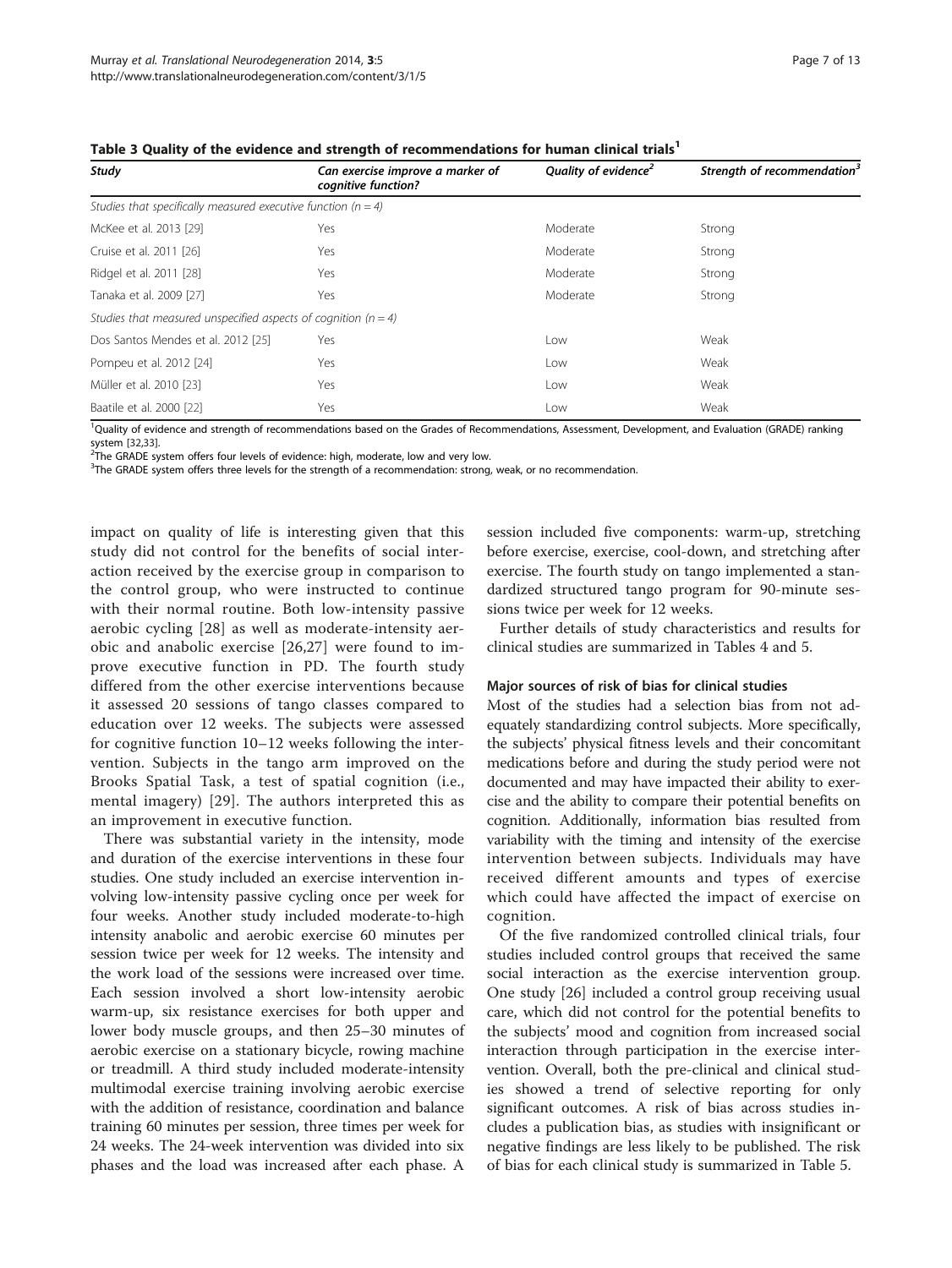<span id="page-7-0"></span>

| Table 4 Study characteristics of clinical trials on human Parkinson's disease |  |  |
|-------------------------------------------------------------------------------|--|--|
|-------------------------------------------------------------------------------|--|--|

| <b>Authors</b>               | Study title                                                                                                                                                                                                               | Subjects                          | Intervention                                                                                                                                | Study design                                                 |
|------------------------------|---------------------------------------------------------------------------------------------------------------------------------------------------------------------------------------------------------------------------|-----------------------------------|---------------------------------------------------------------------------------------------------------------------------------------------|--------------------------------------------------------------|
|                              | Studies that specifically measured executive function ( $n = 4$ )                                                                                                                                                         |                                   |                                                                                                                                             |                                                              |
| McKee et al. 2013 [29]       | The Effects of Adapted Tango on Spatial<br>Cognition and Disease Severity in<br>Parkinson's Disease                                                                                                                       | Total $n = 33$ PD                 | • Tango or education lessons                                                                                                                | Randomized                                                   |
|                              |                                                                                                                                                                                                                           | $\cdot$ n = 15 tango              | · Sessions 90 minutes long, 20 sessions over<br>12 weeks, follow-up after 10-12 weeks                                                       | controlled trial                                             |
|                              |                                                                                                                                                                                                                           | $\cdot$ n = 13 control            |                                                                                                                                             |                                                              |
| Cruise et al. 2011 [26]      | Exercise and Parkinson's: benefits for<br>cognition and quality of life                                                                                                                                                   | Total $n = 28$ PD                 | • Moderate-to-high-intensity anabolic and<br>aerobic exercise or usual care<br>• Sessions 1 hr/day, 2x/week for 12 weeks                    | Single-blind<br>randomized<br>controlled trial               |
|                              |                                                                                                                                                                                                                           | $\cdot$ n = 15 exercise           |                                                                                                                                             |                                                              |
|                              |                                                                                                                                                                                                                           | $\cdot$ n = 13 control            |                                                                                                                                             |                                                              |
| Ridgel et al. 2011 [28]      | Changes in executive function after acute<br>bouts of passive cycling in Parkinson's<br>disease                                                                                                                           | Total $n = 19$ PD                 | • Low-intensity passive aerobic exercise<br>(cycling)                                                                                       | Randomized<br>controlled trial,<br>cross-over                |
|                              |                                                                                                                                                                                                                           |                                   | • Sessions 1/week for 4 weeks                                                                                                               |                                                              |
| Tanaka et al. 2009 [27]      | Benefits of physical exercise on executive                                                                                                                                                                                | Total $n = 20$ PD                 | • Moderate-intensity multimodal exercise                                                                                                    | Controlled trial                                             |
|                              | functions in older people with Parkinson's<br>disease                                                                                                                                                                     | $\cdot$ n = 10 exercise           | training (aerobic, resistance, coordination<br>and balance) or usual care                                                                   |                                                              |
|                              |                                                                                                                                                                                                                           | $\cdot$ n = 10 control            | · Sessions 1 hr/day, 3x/week for 24 weeks,<br>intensity increased every 4 weeks                                                             |                                                              |
|                              | Studies that measured unspecified aspects of cognition ( $n = 4$ )                                                                                                                                                        |                                   |                                                                                                                                             |                                                              |
| Dos Santos Mendes            | Motor learning, retention and transfer after Total $n = 27$<br>virtual-reality-based training in Parkinson's<br>disease - effect of motor and cognitive<br>demands of games: a longitudinal,<br>controlled clinical study |                                   | • Low-intensity Wii Fit <sup>TM</sup> training, involving                                                                                   | Longitudinal<br>pre-post trial                               |
| et al. 2012 [25]             |                                                                                                                                                                                                                           | $\cdot$ n = 16 PD                 | motor shifts and cognitive skills                                                                                                           |                                                              |
|                              |                                                                                                                                                                                                                           | $\cdot$ n = 11 healthy<br>control | · Sessions 1 hr/day, 2x/week for 7 weeks,<br>follow-up at 60 days                                                                           |                                                              |
| Pompeu et al. 2012<br>$[24]$ | Effect of Nintendo Wii™-based motor and<br>cognitive training on activities of daily<br>living in patients with Parkinson's disease:<br>A randomised clinical trial                                                       | Total $n = 32$ PD                 | · Both groups: low-intensity stretching,<br>strengthening<br>• Experimental group: Wii Fit <sup>TM</sup> -based<br>motor/cognitive training | Single-blind<br>randomized<br>controlled trial               |
|                              |                                                                                                                                                                                                                           | $\cdot$ n = 16 exercise           |                                                                                                                                             |                                                              |
|                              |                                                                                                                                                                                                                           | & Wii                             |                                                                                                                                             |                                                              |
|                              |                                                                                                                                                                                                                           | $\cdot$ n = 16 exercise<br>no Wii | Control group: balance exercises without<br>feedback or cognitive stimulation                                                               |                                                              |
|                              |                                                                                                                                                                                                                           |                                   | · Sessions 1 hr/day, 2x/wk for 7 weeks,<br>follow-up at 60 days                                                                             |                                                              |
| Müller et al. 2010 [23]      | Effect of exercise on reactivity and motor<br>behaviour in patients with Parkinson's<br>disease                                                                                                                           | Total $n = 22$ PD                 | • Single bout of high-intensity endurance<br>aerobic exercise (heart rate-targeted cycling)<br>or rest following L-dopa administration      | Randomized<br>controlled<br>feasibility trial,<br>cross-over |
|                              |                                                                                                                                                                                                                           |                                   | • Randomized order 1 day apart                                                                                                              |                                                              |
| Baatile et al. 2000 [22]     | Effect of exercise on perceived quality of<br>life of individuals with Parkinson's disease                                                                                                                                | Total $n = 6$ PD                  | • Low-intensity aerobic exercise program<br>with Nordic walking poles (PoleStriding)                                                        | Nonrandomized<br>feasibility trial,<br>no control            |
|                              |                                                                                                                                                                                                                           |                                   | • Sessions 3x/week for 8 weeks                                                                                                              |                                                              |

\*Subjects were assigned into the training group based on previous participation as a control in another study and upon referral by their physician. Baseline characteristics did not differ between the groups.

# **Discussion**

# Pre-clinical evidence

The rodent studies identified in this review have suggested potential mechanisms for the benefits of exercise on cognitive improvements in PD, particularly related to learning and memory. The mechanisms include:

- 1) enhanced availability of DA in projections to the dorsal and/or ventral striatum;
- 2) enhanced expression of neurotrophic factors BDNF and GDNF, which could promote plasticity for learning and memory; and

3) decreased oxidative stress and/or neuroinflammation in the basal ganglia.

Two of the five studies that assessed biomarkers did not find effects from exercise following toxin administration. However, in one case forced and voluntary exercise similarly elevated striatal DA in both MPTP- and saline-treated groups, although there was no difference compared to sedentary saline-treated controls [[17\]](#page-11-0). The other study used a model of chronic PD where the toxin was administered with probenecid over five weeks; while exercise restored regular motor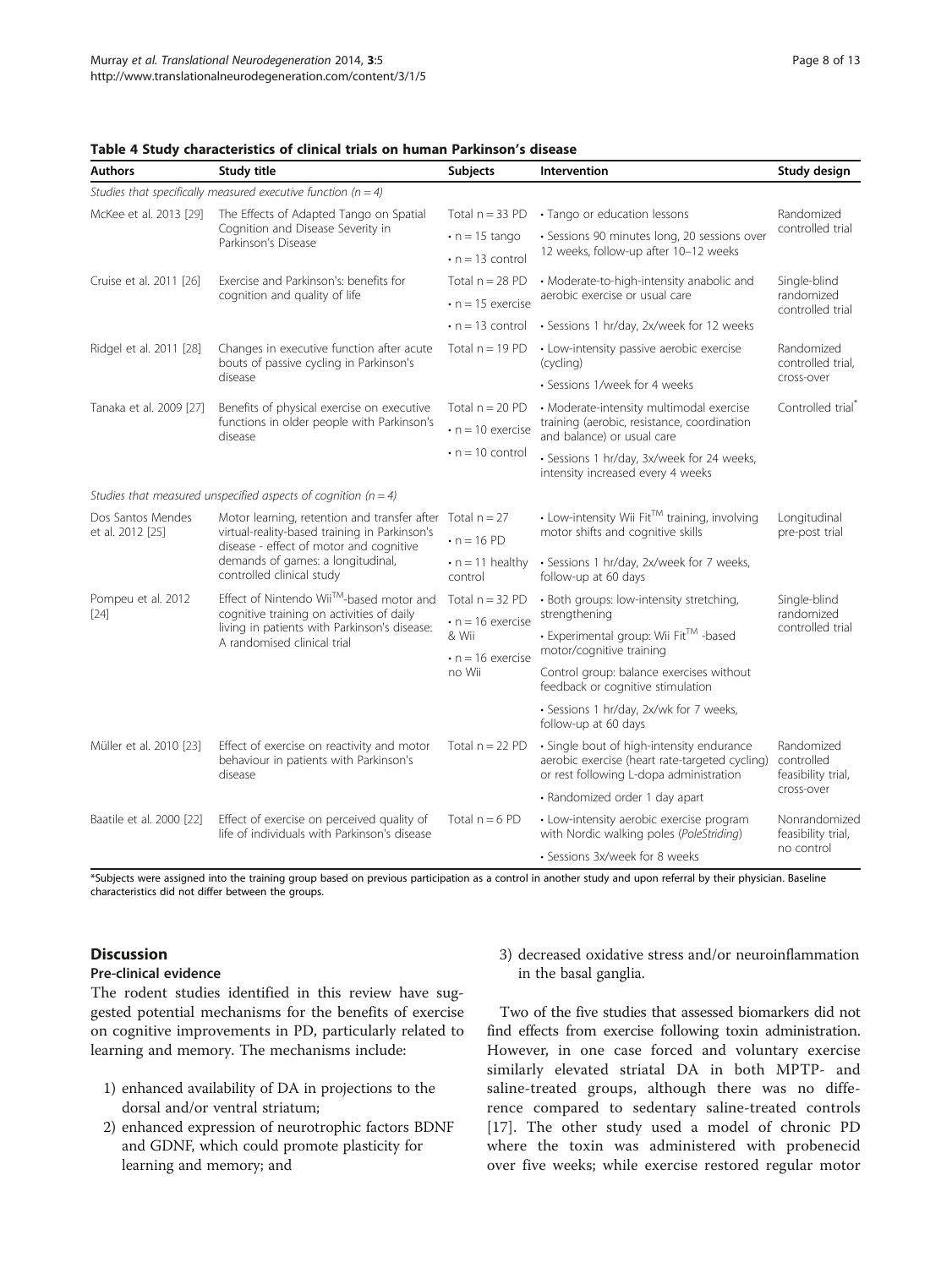| Study                                                              | <b>Behavioral outcomes</b>                                                                                                                                                                  | Major sources of risk of bias                                                                                                                                                                |  |
|--------------------------------------------------------------------|---------------------------------------------------------------------------------------------------------------------------------------------------------------------------------------------|----------------------------------------------------------------------------------------------------------------------------------------------------------------------------------------------|--|
| Studies that specifically measured executive function ( $n = 4$ )  |                                                                                                                                                                                             |                                                                                                                                                                                              |  |
| McKee et al. 2013 [29]                                             | · Tango improved disease severity (UPDRS-III)<br>and spatial cognition/mental imagery (Brooks Spatial<br>Task) more than education group, maintained<br>gains 10-12 weeks post-intervention | · Detection bias: study was underpowered<br>$(n = 23 \text{ tango}, n = 8 \text{ education})$ to evaluate<br>some main effects within groups, so main<br>effect of time was evaluated        |  |
| Cruise et al. 2011 [26]                                            | • Exercise improved verbal fluency and spatial working<br>memory on Cambridge Neuropsychological Test<br>Automated Battery                                                                  | · Selection bias: the control group received<br>usual care, no control for the effect of social<br>interaction with exercise                                                                 |  |
|                                                                    | • Exercise was of "possible benefit" on semantic<br>fluency and mood                                                                                                                        | • Information bias: the variable intensity level<br>of the intervention could have affected                                                                                                  |  |
|                                                                    | · Exercise did not benefit spatial or pattern recognition,<br>quality of life, had no negative impact                                                                                       | outcomes                                                                                                                                                                                     |  |
| Ridgel et al. 2011 [28]                                            | • Time to complete Trail Making Test A & B (tests executive<br>function) decreased after passive cycling                                                                                    | • Selection bias: no control                                                                                                                                                                 |  |
|                                                                    | • Performance improved on Trail Making Test B following<br>passive cycling                                                                                                                  | • Information bias: the same test pattern was<br>used pre- and post-intervention, although<br>practice effects were attempted to be<br>controlled through pre-test training with<br>the task |  |
| Tanaka et al. 2009 [27]                                            | • Exercise improved executive function for "Categories<br>Completed" (i.e., capacity for abstraction) and "Preservative                                                                     | · Selection bias: small sample size, no long-term<br>follow-up, not purely randomized                                                                                                        |  |
|                                                                    | Errors" (i.e., mental flexibility) on the Wisconsin Card<br>Sorting Task<br>• No interactions for confounding variables: concentrated<br>attention, trait or state anxiety, depression      | Information bias: no mention of medication<br>administration; only one participant in the group<br>had a heart rate monitor, so the intensity was<br>targeted towards the group and not the  |  |
|                                                                    |                                                                                                                                                                                             | individual                                                                                                                                                                                   |  |
| Studies that measured unspecified aspects of cognition ( $n = 4$ ) |                                                                                                                                                                                             |                                                                                                                                                                                              |  |
| Dos Santos Mendes et al. 2012 [25]                                 | • PD showed no deficit in learning or retention on 7/10<br>games, deficits related to cognitive demands of tasks                                                                            | • Selection bias: the baseline physical fitness of<br>the subjects was not compared                                                                                                          |  |
|                                                                    | • PD had worse performance than healthy individuals on<br>5 tests                                                                                                                           | • Performance bias: no PD controls not performing<br>intervention, no control for enjoyment or                                                                                               |  |
|                                                                    | • PD could transfer learning to an untrained motor task at<br>follow-up                                                                                                                     | motivation                                                                                                                                                                                   |  |
| Pompeu et al. 2012 [24]                                            | • Both groups improved UPDRS-II, MoCA and balance, no<br>additional advantage from Wii Fit™                                                                                                 | • Information bias: the baseline physical fitness<br>of the subjects was not compared, so potential                                                                                          |  |
|                                                                    | • Improved scores on Wii Fit <sup>TM</sup> games, maintained at<br>follow-up                                                                                                                | for differences between groups                                                                                                                                                               |  |
|                                                                    | · No differences in outcomes between groups pre- to<br>post-intervention or in follow-up                                                                                                    |                                                                                                                                                                                              |  |
| Müller et al. 2010 [23]                                            | • Reaction time increased after rest and decreased after<br>exercise, movement time decreased after exercise                                                                                | · Selection bias: no PD control group, no healthy<br>controls                                                                                                                                |  |
|                                                                    | • Number of correct answers decreased after rest                                                                                                                                            | • Information bias: one-day washout period                                                                                                                                                   |  |
|                                                                    | · Tapping rate increased after exercise                                                                                                                                                     | (24 hours) may not have been long enough; pilot trial                                                                                                                                        |  |
|                                                                    | · Peg insertion interval time decreased after exercise<br>(complex movement sequences, visual and spatial<br>cognition, sorting and planning)                                               | • Detection bias: unclear how reactivity was<br>measured                                                                                                                                     |  |
| Baatile et al. 2000 [22]                                           | · Improved UPDRS score (only total score significant)                                                                                                                                       | · Selection bias: limited sample size, no control<br>group; pilot trial                                                                                                                      |  |
|                                                                    | • Improved PDQ-39 score, most improved in cognition<br>component                                                                                                                            | · Information bias: exercise intensity not<br>standardized                                                                                                                                   |  |

# <span id="page-8-0"></span>Table 5 Outcomes and risk of bias of clinical trials on human Parkinson's disease

function, it had no effect on learning [[20\]](#page-12-0). DA levels following the chronic toxin administration were low and potentially more difficult to increase with exercise due to the substantial neurodegeneration.

The obvious caveat to all studies using rodents to assess cognition is that the tasks of cognition, learning and memory require motor function to evaluate their performance. The models used in these studies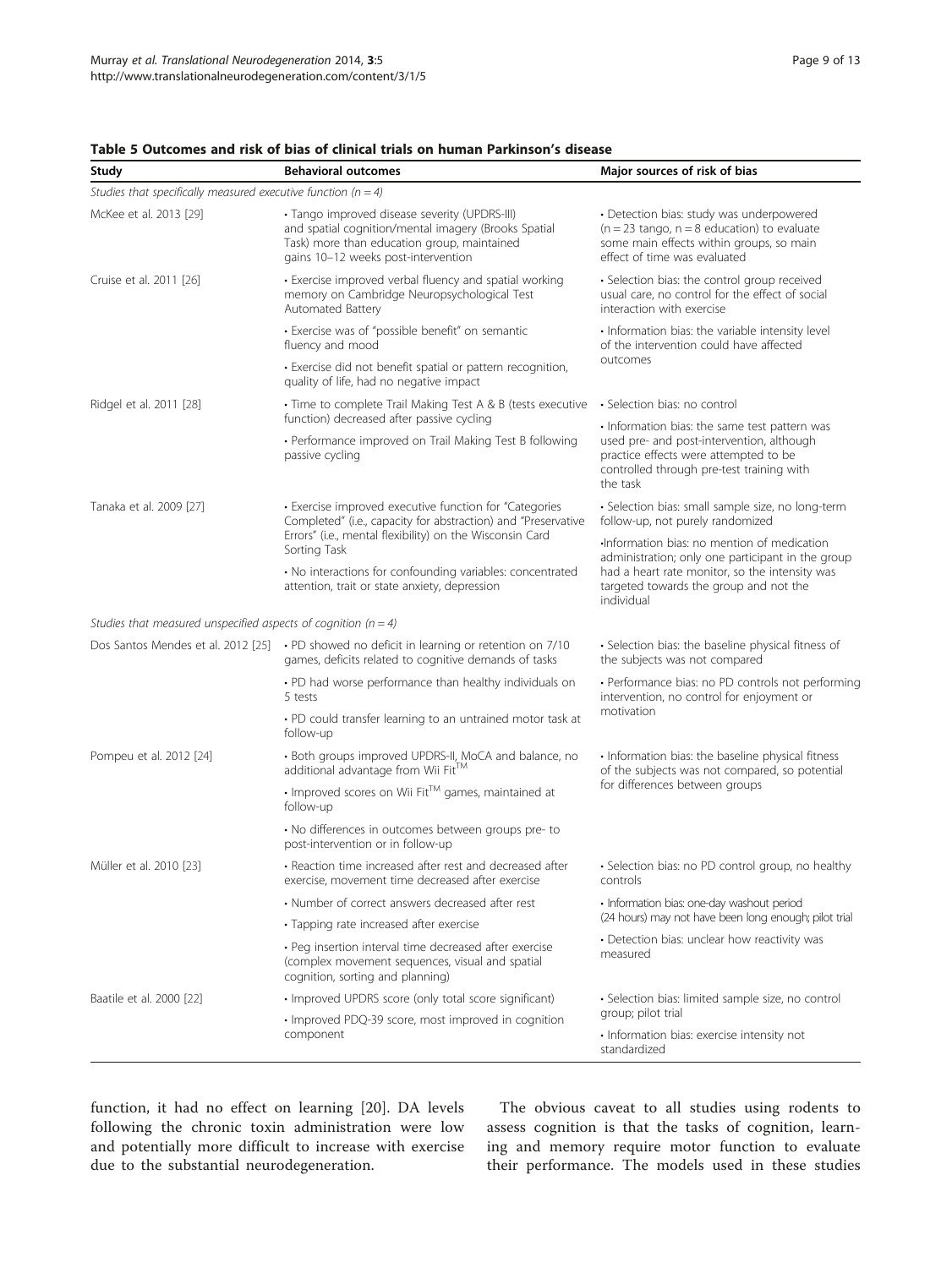(i.e., MPTP, 6-OHDA and reserpine) are widely accepted, although none of them recapitulates the indolent and progressive nature of PD [[35-40](#page-12-0)]. It is unknown how the time of onset or intensity of the exercise paradigm initiated during or following the lesion/toxin may affect the severity of parkinsonism. More promising models for the future would include transgenic or knock-in rodents characterized by expression of mutant or overexpression of wild-type αsynuclein. A related model is the injection of synthetic α-synuclein fibrils into the rodent brain. This model shows progressive and selective loss of DA neurons in the substantia nigra pars compacta, as well as cell-to-cell transmission in anatomically connected regions [\[41](#page-12-0)]. As cortical Lewy body pathology is a major contributing factor to dementia in PD [\[42](#page-12-0)], future research with models of abnormal α-synuclein deposition may translate better into clinical research and practice than models that create basal ganglia lesions.

The potential for exercise to improve cognition by reducing the impact of neuroinflammation is promising. Another study in a rodent model not dependent upon a selective dopaminergic neurotoxin found that forced treadmill and voluntary wheel exercise in rats can also alleviate impairments from brain inflammation on longterm potentiation and spatial learning [\[43](#page-12-0)]. The authors injected rats with lipopolysaccharides into the cerebral ventricles to induce brain inflammation. They found that both treadmill and wheel training improved the resulting deterioration in spatial learning. The effects of exercise on learning were attributed to enhanced expression of BDNF, tyrosine kinase B and phosphorylated cyclic AMP response element binding protein in the hippocampus. The impact of the injection on neuroinflammation was not documented. This model results in preferential but not entirely selective nigral DA cell degeneration and the findings may thus provide insight into potential mechanisms of exercise in humans to reduce brain inflammation and improve cognition.

Overall, the results from these studies on rodent models of PD offer promising support for exercise to improve cognition in humans with PD through the promotion of neuronal proliferation, neuroprotection, neurogenesis, and potentially reduction in brain inflammation. These results support recent work that highlights how exercise likely promotes neurorestoration through activation of signaling cascades by neurotrophic factors [\[44](#page-12-0)]. Exercise has been shown to affect regulation of DA function, including upregulated DA  $D_2$  receptor mRNA and down-regulated striatal DAT in rodents [[16](#page-11-0)]. High-intensity exercise also increased DA  $D_2$  receptor availability in a recent feasibility study by the same group using five human subjects ( $n = 2$ ) PD exercise,  $n = 2$  PD no exercise,  $n = 1$  healthy control)

and positron emission tomography with  $[18F]$ fallypride [[45](#page-12-0)]. While this small human trial does not assess cognition, these findings encourage more clinical trials based on rodent outcomes in this field. Overall, the evidence from rodent studies in this systematic review cannot be directly applied to mechanisms in humans yet, but they suggest that PD patients would likely experience a meaningful improvement in cognition in response to exercise.

# Clinical evidence

Clinical studies in humans demonstrate that various modalities and intensity levels of exercise can improve cognitive capacity in PD, and especially executive function, although the mechanisms have not yet been determined. Cognitive dysfunction in PD is commonly associated with impaired executive function [[46\]](#page-12-0). However, evaluating research on cognition, and particularly executive function, in PD is challenging because mild cognitive impairment (MCI) in PD has only recently been defined and formal diagnostic criteria are still in development [[47\]](#page-12-0). Selection and interpretation of measures of executive function in PD have been challenging and the clinical implications are not yet fully appreciated [\[48](#page-12-0)]. Executive function is generally related to goal-directed behaviors processed by the frontal lobes of the brain. Executive function has been categorized into four components: planning, purposive action, effective performance and volition [\[49](#page-12-0)]. It is not known what frequency, intensity, type or timing of exercise might be most effective to improve executive function in PD, but there is evidence in older adults without PD that light aerobic exercise (walking), and not anaerobic exercise (stretching and toning), selectively improves executive functions processed in the frontal and prefrontal areas of the brain [[50\]](#page-12-0). The potential different effects of aerobic compared to anaerobic exercise on cognition in PD have not yet been studied.

Exercise in animal models of PD may induce DA release and enhance DA transmission via up-regulation of DA  $D_2$  receptors [[51,52\]](#page-12-0). A systematic review on the effects of exercise in the elderly showed that moderateintensity exercise can effectively increase peripheral BDNF [[53](#page-12-0)]. Serum BDNF crosses the blood–brain barrier so these results may have implications for brain neurotrophin levels [\[54](#page-12-0)]. One of the animal studies reviewed in this paper also found that exercise increased BDNF and GDNF in the striatum [[18](#page-11-0)]. The findings from this review support the theory of potential neuroprotective benefits of exercise for human PD. A recent review on the benefit of exercise to improve cognition emphasized the potential neuroprotective effects of vigorous exercise in PD [[13\]](#page-11-0). The authors provided guidelines including vigorous exercise, structured programs for cognitively impaired patients, and therapies that replenish DA to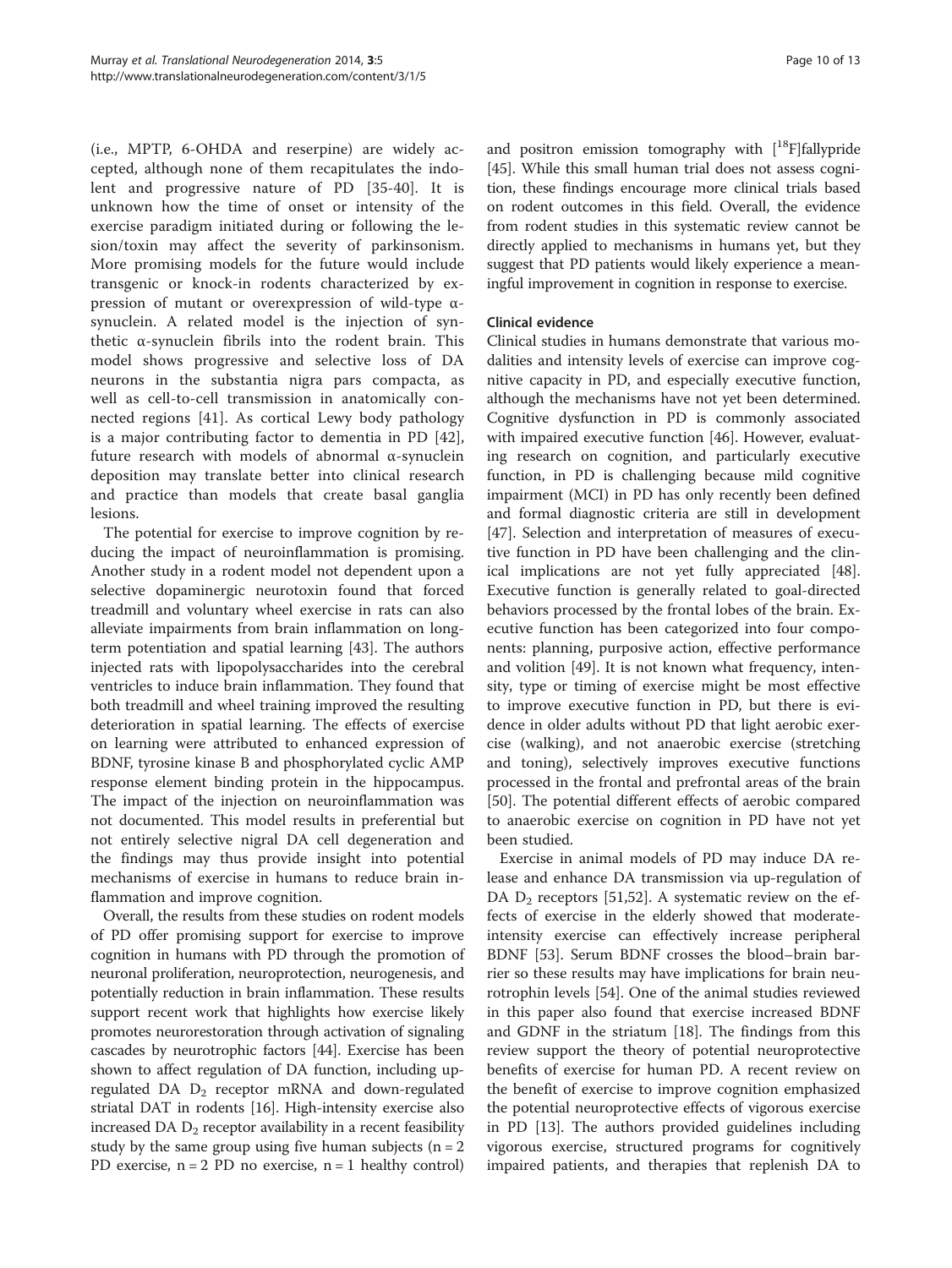<span id="page-10-0"></span>provide the maximum capability and motivation to exercise [[13\]](#page-11-0). In addition to these guidelines, the current systematic review shows that any exercise should be encouraged as it may benefit numerous aspects of patients' cognitive function and these effects could be transferrable to other tasks. Importantly, the effects of vigorous exercise can last up to 60 days [\[25,29](#page-12-0)]. In these studies there was overall a high retention rate for subjects committing to a twice or three times weekly exercise program, suggesting that these interventions could be feasibly implemented as treatment programs. A recent metaanalysis showed that very light to vigorous exercise seems to have a small effect on cognition in the acute phase following exercise, but larger longer-lasting effects are possible with more intense exercise [[55](#page-12-0)].

The benefits of exercise on cognition in PD are comparable to those seen in healthy older adults. A recent review showed that endurance and resistance exercise can improve cognition in healthy seniors [\[7](#page-11-0)]. There is less research on the effects of exercise in frail older adults, but recent evidence showed that a three-month physical activity intervention improved physical abilities, executive functions, processing speed and working memory [[56](#page-12-0)]. The effects of exercise on cognition in older adults with MCI are less promising, as a recent metaanalysis showed only limited potential to improve cognition [[57](#page-12-0)]. However, the interpretation is constrained because many of the publications were deemed by the authors of this analysis to be of moderate quality and many of the studies were underpowered. It is possible that exercise may have an impact on dopaminergic signaling that renders it particularly valuable in PD. Whether cognition in PD is improved due to dopaminergic mechanisms of exercise or other mechanisms such as increased neurotrophic factor availability or reduced neuroinflammation remains to be determined.

# Limitations

Limitations at the level of each study include risk of information, performance and/or selection biases (Tables [2](#page-5-0) and [5\)](#page-8-0) as well as confounds inherent with the limitations of non-randomized trials. There was overall a lack of reporting of concomitant medications (i.e., PD therapies and antidepressants) as well as the medical condition of the subjects, which could have affected the results. The limitations of this review include potential for incomplete retrieval of information given the search strategy and inclusion criteria. Additionally, it is not known whether there are genetic factors underlying response to exercise in PD.

# Conclusions

Overall, this systematic review found that exercise can improve cognitive function in animal models and human PD.

Pre-clinical studies showed exercise results in behavioral and corresponding neurobiological changes in the basal ganglia related to cognition. Specifically, learning and memory improved after exercise in the rodents, although the exact mechanisms remain unclear and merit further research. Pre-clinical studies also showed that any exercise is better than inactivity and that forced exercise has a greater impact than self-paced voluntary exercise. Exercise resulted in structural, neurochemical and molecular changes in rodents, which may be of relevance to the human disorder. The clinical studies showed that various types of exercise, including aerobic, resistance and dance can improve cognitive function, especially executive function in PD patients. However, the best type, amount, mechanisms, and duration of exercise are not yet known. The evidence from clinical studies suggests that a more intensive aerobic exercise program including strength and balance training can promote greater cognitive gains. However, low-intensity exercise and balance-based exercises also showed benefits.

Research on the effects of exercise on cognition in PD is a relatively new area. As outlined in this review, there are several limitations with the current studies in terms of study design and risks of bias. Questions that remain to be addressed include the prescription of exercise, if any, which elicits the most gains as well as the duration of effects. Future research on the effects of exercise on cognition in PD should include a longitudinal randomized controlled clinical trial examining neurobiological mechanisms in vivo, including neuroimaging. Understanding the mechanism of benefit from exercise could help us to harness its potential neuroprotective effects. Patients should use these findings as further rationale to increase their daily physical activity. With growing support for exercise to improve not only motor symptoms, but also cognitive impairments in PD, health care providers and policy makers should recommend exercise as part of routine management and neurorehabilitation for PD.

# Appendix

# Appendix 1: Methodology on information sources, study search and collection

The following electronic databases were searched for articles: PubMed, Web of Knowledge, and EBM Reviews (OvidSP). The primary search parameter for each database used the keywords, "Parkinson's disease" AND "exercise" AND "cognition" with the Boolean operator "AND". Additional keywords related to cognition were also searched by replacing "cognition" in the primary keyword phrase one at a time with each of "dementia", "Alzheimer", "memory", "executive function", and "impulse". Additional studies were identified by ancestry searches of the articles yielded from the electronic search. No limits were provided for any of the database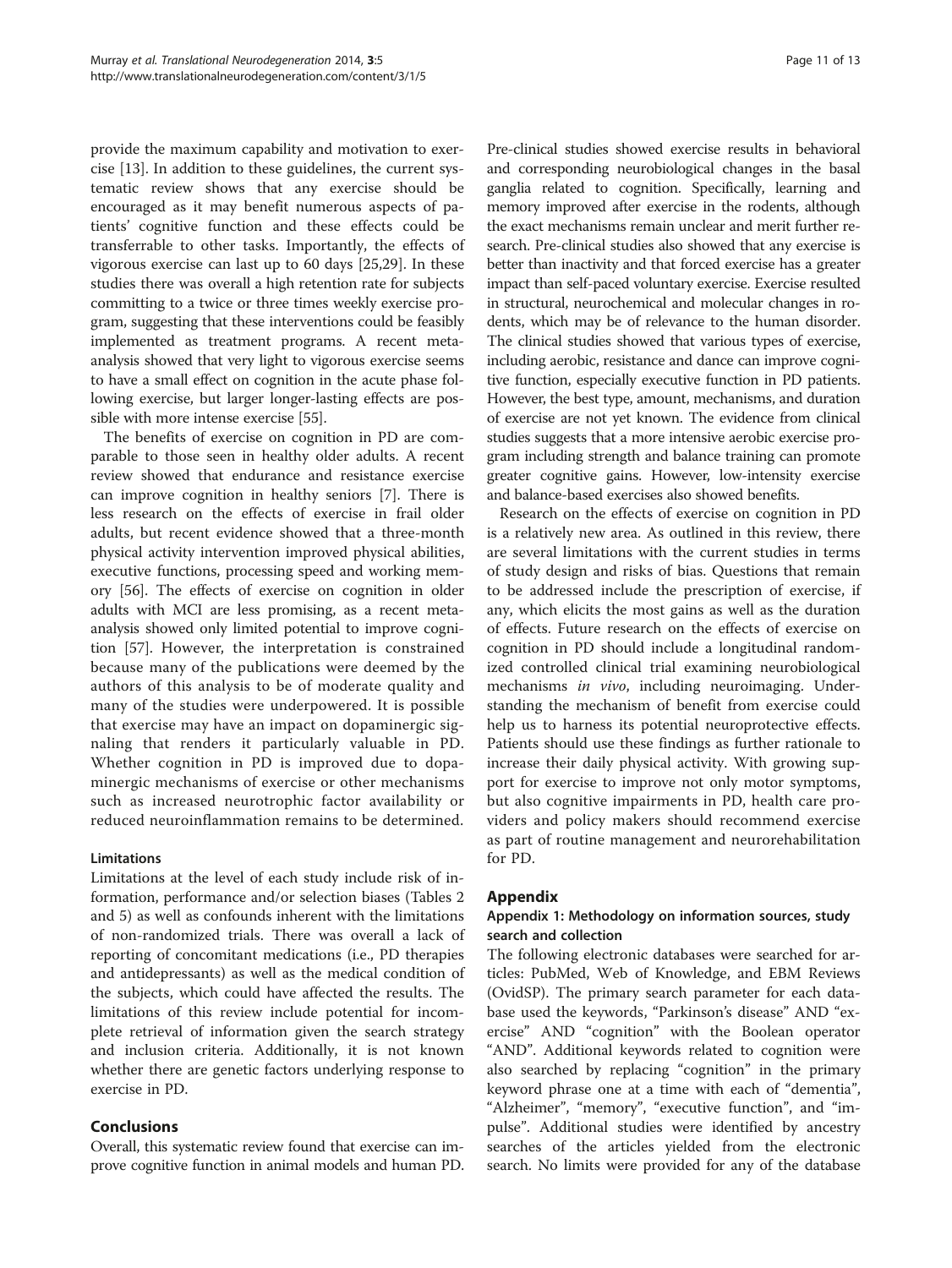<span id="page-11-0"></span>searches. Study author DM performed all aspects of the search, screen and identification of eligible studies (Figure [1\)](#page-2-0). All studies identified through the information sources were compiled on the citation manager, EndNote. The titles of each study were then screened to identify PD participants, including human subjects or PD-like animal models. The abstracts of each remaining study were then searched manually for the eligibility criteria. The full text was searched for articles deemed to meet the eligibility criteria based on their title and abstract. All data were extracted by the study author DM in their existing form from the articles. The collected data and risk of bias [\[32](#page-12-0)] was used to assess the clinical studies for their quality of the evidence and determine the strength of the recommendations (Table [3](#page-6-0)) based on the Grades of Recommendations, Assessment, Development, and Evaluation (GRADE) ranking system [\[33\]](#page-12-0). The clinical studies were assigned the same GRADE rankings by two independent raters (DM and MS).

# Additional file

[Additional file 1:](http://www.biomedcentral.com/content/supplementary/2047-9158-3-5-S1.pdf) PRISMA Guidelines Checklist.

#### Abbreviations

MPTP: 1-methyl-4-phenyl-1,2,3,6-tetrahydropyridine; 5HT: Serotonin; 6-OHDA: 6-hydroxydopamine; BDNF: Brain-derived neurotrophic factor; BDNF: Bromodeoxyuridine; DA: Dopamine; DAT: Dopamine transporter; EF: Executive function; GDNF: Glial cell-derived neurotrophic factor; L-dopa: Levodopa; LTP: Long-term potentiation; MCI: Mild cognitive impairment; MoCA: Montreal Cognitive Assessment; MPTP: 1-methyl-4 phenyl-1,2,3,6,-tetrahydropyridine; ORP: Overall Rotarod performance; PDQ-39: Parkinson's Disease Questionnaire; PD: Parkinson's disease; p-CREB: Phosphorylated cyclic AMP response binding protein; 5HT: Serotonin; PDQ-39-SI: Parkinson's Disease Questionnaire-39-Single Index; TH: Tyrosine hydroxylase; TMT: Trail-Making Test; Trk-B: Tyrosine kinase B; UPDRS: Unified Parkinson's Disease Rating Scale.

#### Competing interests

The authors declare that they have no competing interests.

#### Authors' contributions

DM conducted all aspects of the literature search and primary preparation of this manuscript. All authors critically revised drafts of this manuscript, and read and approved the final manuscript.

#### Authors' information

Danielle K. Murray is a graduate student in the Graduate Program in Neuroscience at the University of British Columbia.

Matthew A. Sacheli is a graduate student in the Graduate Program in Neuroscience at the University of British Columbia.

Janice J. Eng is a Professor in the Department of Physical Therapy at the University of British Columbia.

A. Jon Stoessl is a Canada Research Chair in Parkinson's disease, Director of the Pacific Parkinson's Research Centre and Professor and Head of Neurology at the University of British Columbia.

#### Acknowledgement

#### Funding

This systematic review was not funded. AJS is supported by the Canada Research Chairs, Canadian Institute of Health Research, Michael J. Fox Foundation, Pacific Alzheimer Research Foundation and the Pacific Parkinson's Research Institute.

#### Author details

<sup>1</sup>Pacific Parkinson's Research Centre and Department of Medicine, Division of Neurology, University of British Columbia & Vancouver Coastal Health, Vancouver, BC V6T 2B5, Canada. <sup>2</sup>Department of Physical Therapy, University of British Columbia, Vancouver, BC V6T 1Z3, Canada.

#### Received: 10 December 2013 Accepted: 14 February 2014 Published: 24 February 2014

#### References

- Aarsland D, Larsen JP, Lim NG, Janvin C, Karlsen K, Tandberg E, Cummings JL: Range of neuropsychiatric disturbances in patients with Parkinson's disease. J Neurol Neurosurg Psychiatry 1999, 67:492-496.
- 2. Chaudhuri KR, Healy DG, Schapira AHV: Non-motor symptoms of Parkinson's disease: diagnosis and management. Lancet Neurol 2006, 5:235–245.
- 3. Macht M, Schwarz R, Ellgring H: Patterns of psychological problems in Parkinson's disease. Acta neurologica Scandinavica 2005, 111:95–101.
- 4. Hely MA, Reid WGJ, Adena MA, Halliday GA, Morris JGL: The Sydney multicenter study of Parkinson's disease: the inevitability of dementia at 20 years. Mov Disord 2008, 23:837–844.
- 5. Nasreddine ZS, Phillips NA, Bedirian V, Charbonneau S, Whitehead V, Collin I, Cummings JL, Chertkow H: The montreal cognitive assessment, MoCA: a brief screening tool for mild cognitive impairment. J Am Geriatr Soc 2005, 53:695–699.
- 6. Zadikoff C, Fox SH, Tang-Wai DF, Thomsen T, de Bie RMA, Wadia P, Miyasaki J, Duff-Canning S, Lang AE, Marras C: A comparison of the mini mental state exam to the Montreal cognitive assessment in identifying cognitive deficits in Parkinson's disease. Mov Disord 2008, 23:297–299.
- 7. Muller T, Kuhn W: Cysteine elevation in levodopa-treated patients with Parkinson's disease. Mov Disord 2009, 24:929–932.
- 8. Tillerson JL, Caudle WM, Reveron MF, Miller GW: Exercise induces behavioral recovery and attenuates neurochemical deficits in rodent models of Parkinson's disease. Neuroscience 2003, 119:899–911.
- 9. Allen NE, Sherrington C, Paul SS, Canning CG: Balance and falls in Parkinson's disease: a meta-analysis of the effect of exercise and motor training. Mov Disord 2011, 26:1605–1615.
- 10. Lauhoff P, Murphy N, Doherty C, Horgan NF: A controlled clinical trial investigating the effects of cycle ergometry training on exercise tolerance, balance and quality of life in patients with Parkinson's disease. Disabil Rehabil 2013, 35:382–387.
- 11. Ridgel AL, Peacock CA, Fickes EJ, Kim CH: **Active-assisted cycling improves** Tremor and Bradykinesia in Parkinson's disease. Arch Phys Med Rehabil 2049–2054, 2012:93.
- 12. Ridgel AL, Vitek JL, Alberts JL: Forced, not voluntary, exercise improves motor function in Parkinson's disease patients. Neurorehabil Neural Repair 2009, 23:600–608.
- 13. Ahlskog JE: Does vigorous exercise have a neuroprotective effect in Parkinson disease? Neurology 2011, 77:288–294.
- 14. Hindle JV, Petrelli A, Clare L, Kalbe E: Nonpharmacological enhancement of cognitive function in Parkinson's disease: a systematic review. Mov Disord 2013, 28:1034–1049.
- 15. Moher D, Liberati A, Tetzlaff J, Altman DG, Grp P: Preferred Reporting Items for Systematic Reviews and Meta-Analyses: The PRISMA Statement. Plos Med 2009, 6:e1000097.
- 16. Fisher BE, Petzinger GM, Nixon K, Hogg E, Bremmer S, Meshul CK, Jakowec MW: Exercise-induced behavioral recovery and neuroplasticity in the 1-methyl-4 phenyl-1,2,3,6-tetrahydropyridine- lesioned mouse basal ganglia. J Neurosci Res 2004, 77:378–390.
- 17. Gorton LM, Vuckovic MG, Vertelkina N, Petzinger GM, Jakowec MW, Wood RI: Exercise effects on motor and affective behavior and catecholamine neurochemistry in the MPTP-lesioned mouse. Behav Brain Res 2010, 213:253–262.
- 18. Tajiri N, Yasuhara T, Shingo T, Kondo A, Yuan W, Kadota T, Wang F, Baba T, Tayra JT, Morimoto T, Jing M, Kikuchi Y, Kuramoto S, Agari T, Miyoshi Y, Fujino H, Obata F, Takeda I, Furuta T, Date I: Exercise exerts neuroprotective effects on Parkinson's disease model of rats. Brain Res 2010, 1310:200–207.
- 19. Aguiar AS Jr, Araujo AL, Da-Cunha TR, Speck AE, Ignacio ZM, De-Mello N, Prediger RD: Physical exercise improves motor and short-term social memory deficits in reserpinized rats. Brain Res Bull 2009, 79:452–457.